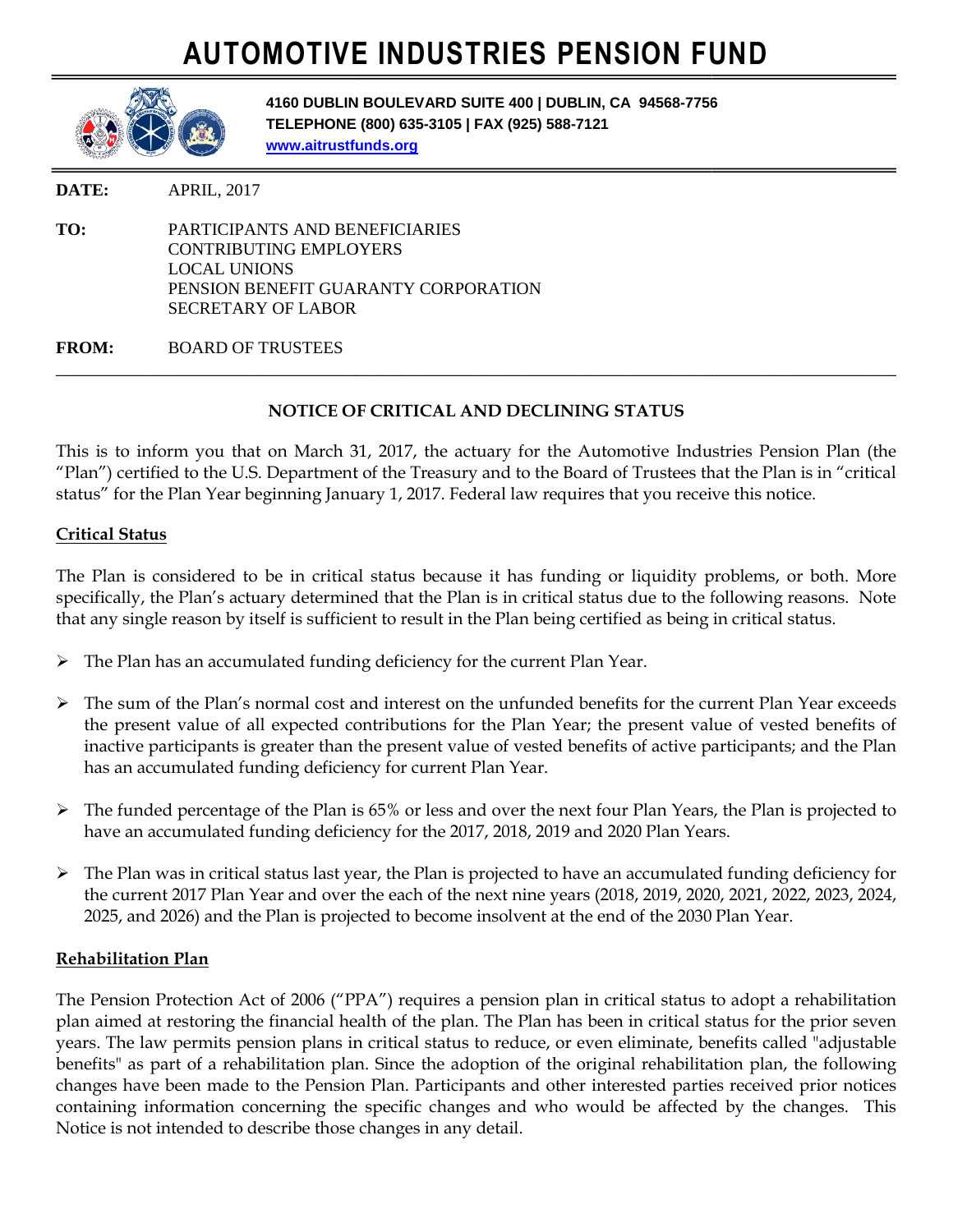- Early Retirement Benefit subsidy removed.
- Elimination of Unreduced "Rule of 85" Early Retirement Benefit
- **Elimination of Disability Benefit**
- Elimination of 36-Payment Pre-Retirement Death Benefit
- Elimination of 36-month and 120-month guarantee of payments for single life annuity payment forms
- Elimination of "pop-up" feature and subsidy connected with the 50% Automatic Joint and Survivor Benefit
- Elimination of 100% Full Joint and Survivor Annuity Option
- **Elimination of Social Security Option**
- **Elimination of automatic cashout of benefits**
- Elimination of Early Retirement Benefit for "inactive Vested Participants effective February 1, 2011.

None of the above benefit changes has served to reduce the level of a participant's basic benefit payable at normal retirement age.

Following its 2011 annual review, and taking industry conditions into consideration, the Board of Trustees voted on March 8, 2012, to reduce the annual rate at which supplemental "off-benefit" contributions (i.e., additional contributions that do not count towards benefit accruals) will increase in future Plan Years from 12.5% to 5.0%.

#### **Employer Surcharge**

PPA required that all contributing employers pay to the Plan a surcharge (a percentage of an employer's then negotiated contribution rate) to help correct the Plan's financial situation beginning 30 days after the employer was notified of the Plan's initial critical status certification. The employer obligation to pay surcharges, terminated when an employer's employees became covered by a collective bargaining agreement or other contribution agreement which included terms consistent with a rehabilitation plan schedule adopted by the Board of Trustees. There are presently no employers paying surcharges.

#### **Critical and Declining Status**

Also, as required by the Multiemployer Pension Reform Act of 2014 ("MPRA"), the Plan's actuary certified the Plan as being in critical and declining status due to the following reasons. Note that any single reason by itself is sufficient to result in the Plan being certified as being in critical and declining status.

- $\triangleright$  The Plan is in critical status and the Plan is projected to be insolvent within 15 years.
- $\triangleright$  The Plan is in critical status and (1) the ratio of its inactive participants to active participants is at least 2 to 1, and (2) the Plan is projected to be insolvent within 20 years.
- $\triangleright$  The Plan is in critical status and (1) the funded percentage is less than 80% and (2) the Plan is projected to be insolvent within 20 years.

#### **Benefit Suspensions**

Under MPRA, a plan that has been certified as being in critical and declining status and is projected to become insolvent may be able to take certain additional actions to improve its funding status and avoid insolvency. Such actions include suspension (i.e. reduction) of accrued benefits, including benefits in pay status (retirees). MPRA contains limits on permissible reductions of accrued benefits. A participant's benefits may not be reduced to less than 110% of the PBGC benefit guarantee level and disability benefits or benefits being paid to participants over 80 years old may not be reduced (benefits being paid to participants age 75 to 80 may be